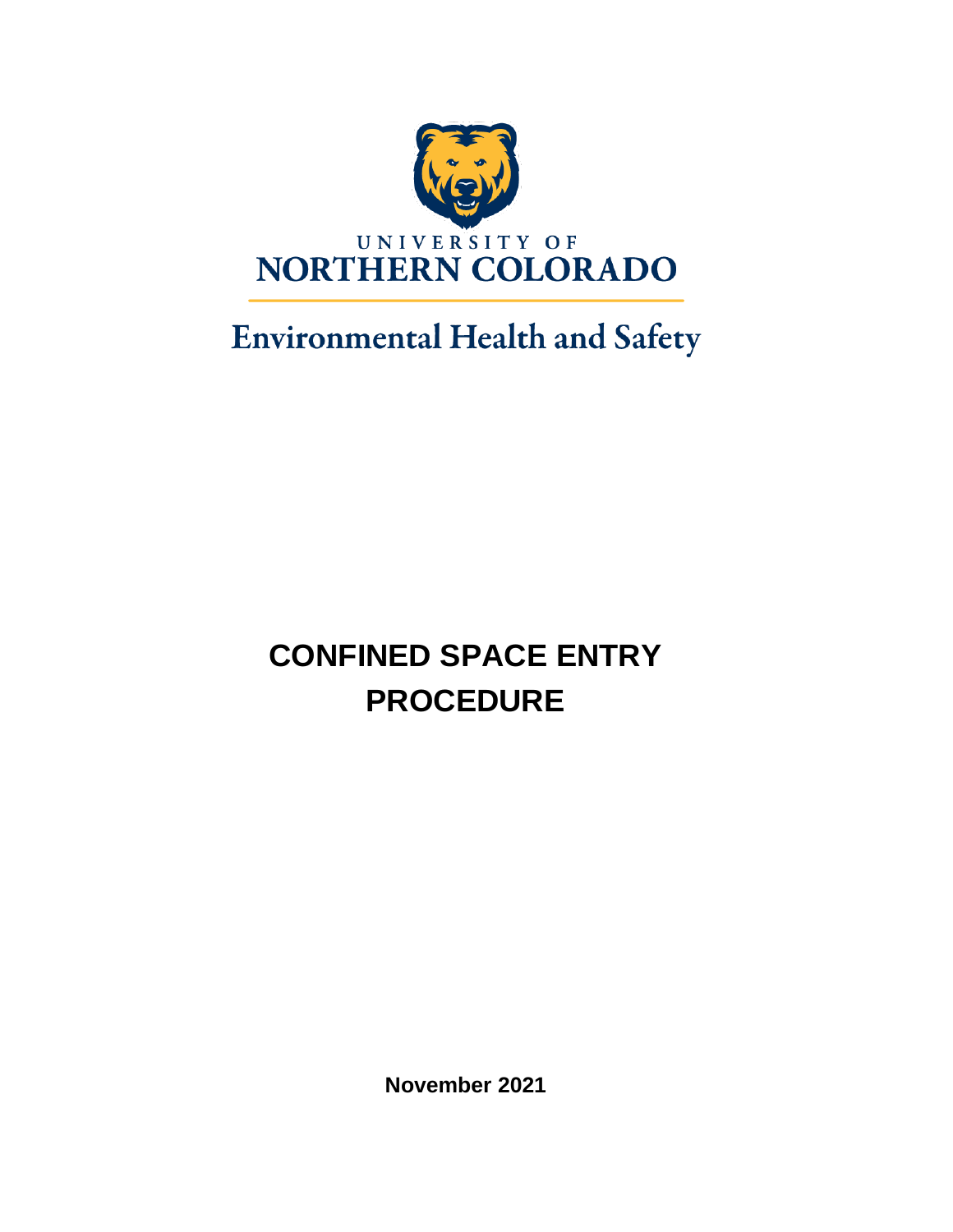

#### **Environmental Health and Safety**

### **CONFINED SPACE ENTRY PROCEDURE**

### **Table of Contents**

- I. Purpose
- II. Definitions
- III. Categories of Confined Spaces
- IV. Potential Hazards
- V. Confined Space Entry Work Procedures
	- A. Identification and Labeling of Confined Spaces
	- B. Planning Confined Space Entry Work
	- C. Confined Space Entry Permit
	- D. Responsibilities
- VI. Safety Equipment and Personal Protective Equipment
- VII. Training and Recordkeeping

### **Appendices**

- Appendix A: Permit Required Confined Space Entry Procedure Form
- Appendix B: UNC Confined Space Entry Permit
- Appendix C: Confined Space Entry Permit Inventory Locations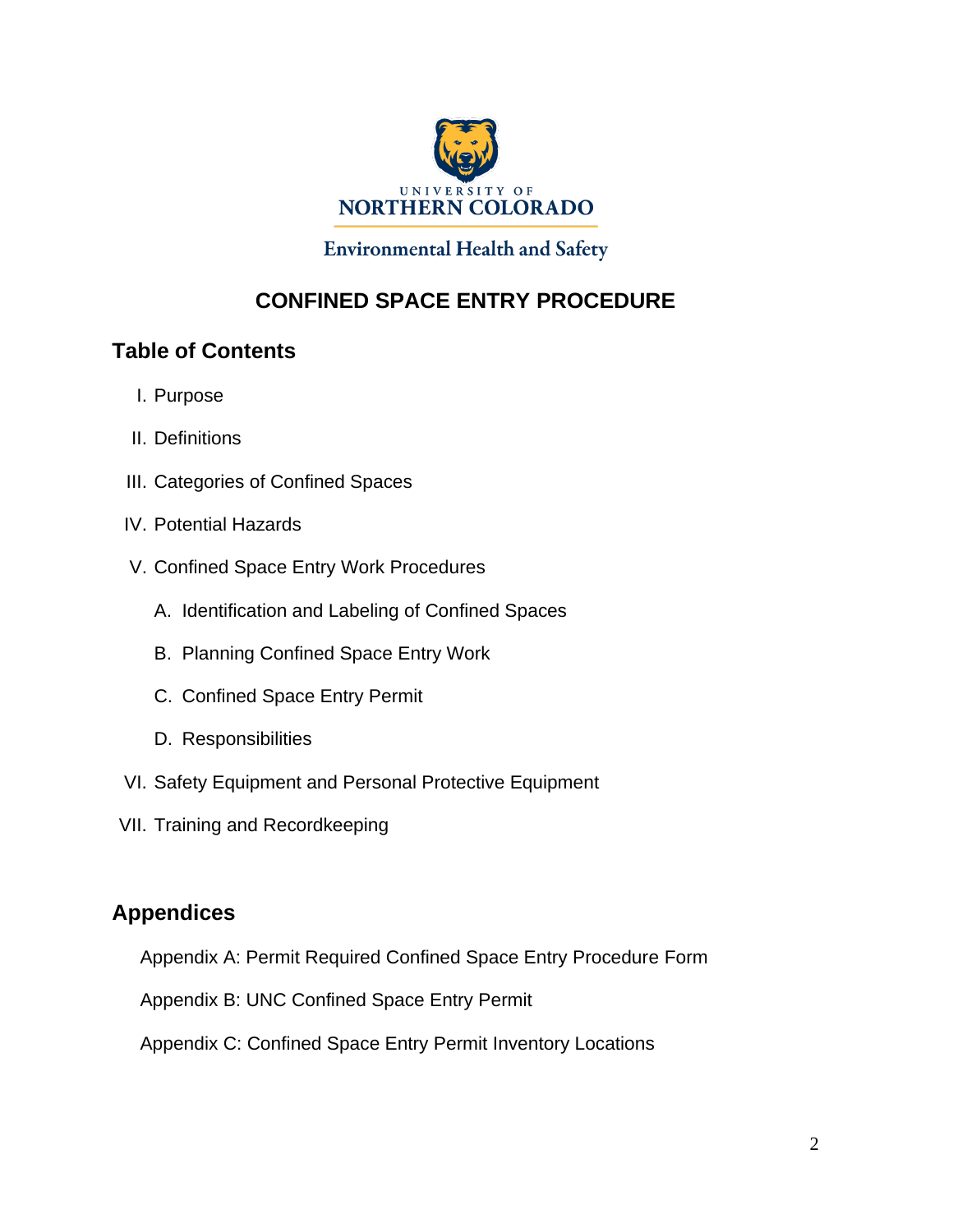

**Environmental Health and Safety** 

### **CONFINED SPACE ENTRY PROCEDURE**

#### **I. Purpose**

One of the most common causes of fatal industrial accidents involves confined spaces, which may include boilers, furnaces, manholes, pipelines, utility vaults, sewers, storage tanks and below ground rooms. Confined space work is particularly hazardous due to the difficulty in detecting and quick onset of the possible dangers involved. A good rule of thumb is to consider any hazard in a confined space as having a much greater potential for risk than similar work done under normal conditions. This document is intended to establish safety policies and procedures for confined space entry in accordance with guidelines provided by OSHA in 29 CFR 1910.146.

Effective control of confined space entry is a complex task on the University of Northern Colorado (UNC) campus as the regulatory definition of confined space is broad and will apply to a number of various locations. Department tasks are highly varied and in some cases, the need for confined space entry cannot be predicted beforehand. In addition, a large number of people may be involved including representatives from several departments and outside contractors. In order to make this procedure effective and practical, the intent is to limit the number of individuals with the authority to issue permits (confined space entry supervisors), and prescribe the use of personal protective equipment and special procedures for confined space entry. Each confined space entry supervisor is responsible for specific areas on campus and for specific tasks associated with the trades and department they supervise. These assignments will be delegated according to the individual's assigned duties for UNC.

The key factors in making this system work are knowledge, participation, attentiveness, training, and prior planning on the part of the confined space entry supervisors, attendants, and workers.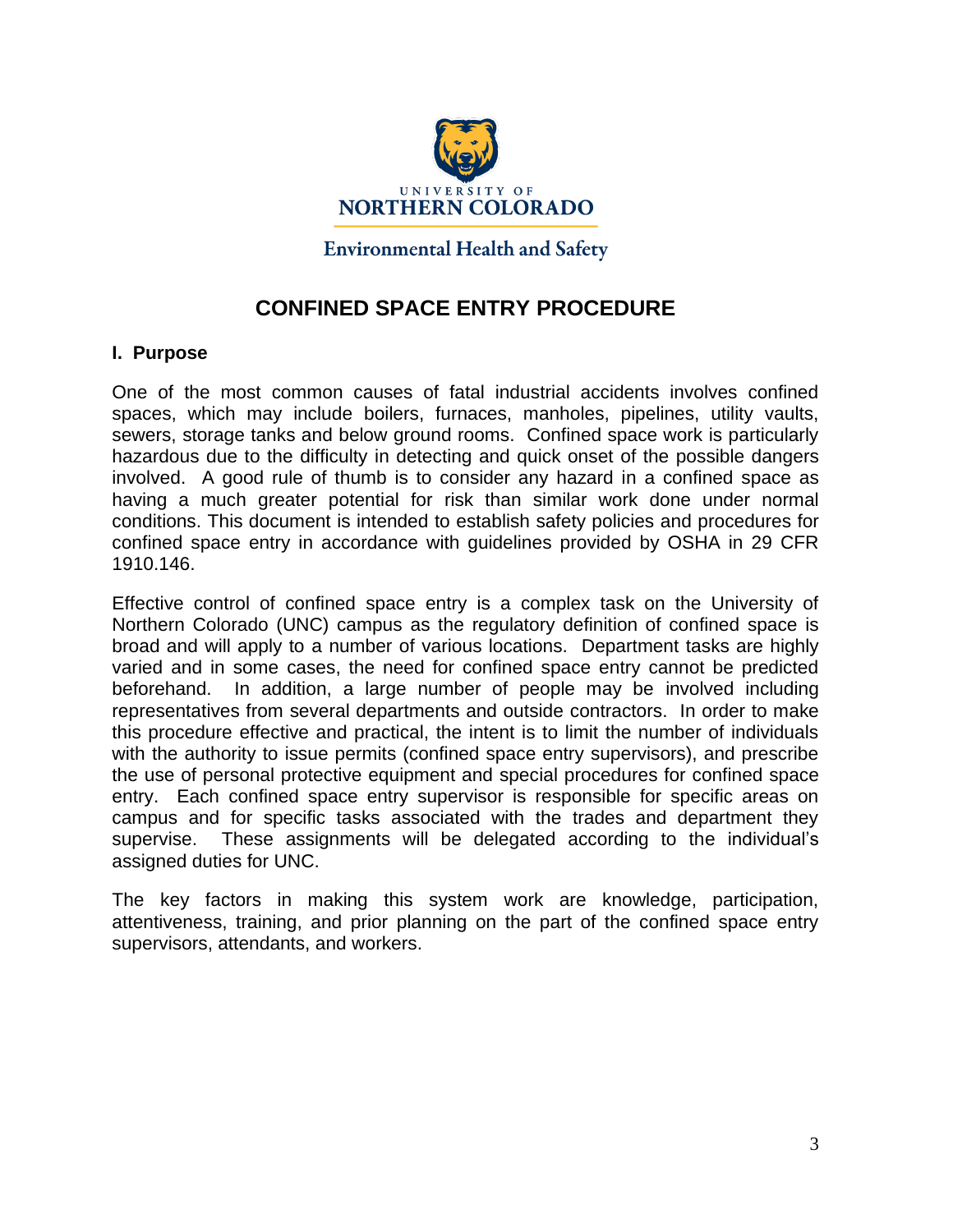#### **II. Definitions**

**Attendant**: an individual stationed outside one or more permit spaces who monitors the authorized entrants and who performs all attendant's duties assigned in the employer's permit space program.

**Authorized Entrant**: an employee who is authorized by the employer to enter a permit space.

#### **Confined Space** – a space that:

- Is large enough and so configured that an employee can bodily enter and perform assigned work
- Has limited or restricted means for entry or exit (for example, tanks, vessels, silos, storage bins, hoppers, vaults, and pits are spaces that may have limited means of entry)
- Is not designed for continuous employee occupancy

**Engulfment**: the flow of liquid or loose particles into the space trapping, crushing, and smothering/drowning the entrant.

**Entrapment**: where the configuration of the inside of the space traps or smothers an entrant because of inwardly converging walls, or a floor which slopes down and tapers to a smaller cross section.

**Entrant**: any person(s) who is required to perform work inside a confined space.

**Entry permit**: the document that is provided by the employer to allow and control entry into a permit space containing the information specified in Appendix B.

#### **III. Categories of Confined Spaces**

For the purpose of this document, confined spaces are divided into two categories: **low risk** (**non-permit**) spaces and **high risk (permit required**) spaces.

- **Low-Risk Spaces (Non-Permit**) Primary hazards are remoteness, confinement, communication difficulty, and consequences of physical hazards such as slips and falls, and falling objects. These spaces do not have the potential to cause death or serious physical harm.
- **High-Risk Spaces (Permit Required**) Primary hazards are engulfment, entrapment and/or hazardous atmospheres. Quick rescue could be impeded by a hazardous atmosphere or by the physical configuration of the space. High risk spaces also have the potential to contain any hazards of a low-risk space.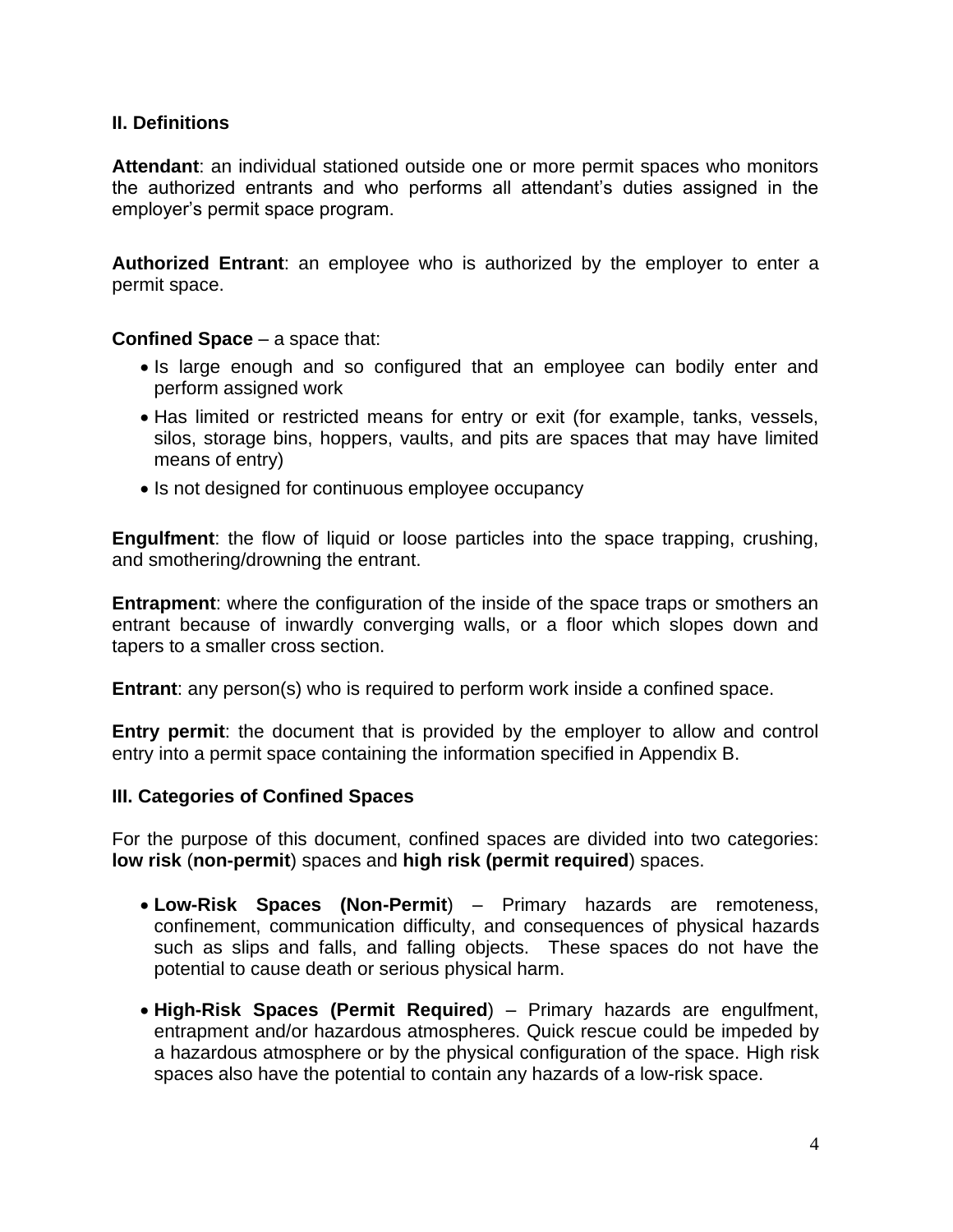#### **IV. Potential Hazards**

#### **Hazardous Atmospheres**

- Oxygen deficient deficient atmospheres (19.5% or less) are a result a decrease in oxygen due to consumption or displacement
- Oxygen enriched enriched atmospheres (22% or above) provide the potential for flammable materials to burn.
- Flammable atmospheres any atmosphere containing gas, vapor, or flammable dust in excess of 10% of its Lower Explosive Limit (LEL). Hot work (permit required work involving torch cutting or welding) and other work generating extreme heat or flame must be monitored continuously. (See UNC Hot Work Program)
- Toxic atmospheres any atmospheric concentration of a gas or vapor exceeding its Permissible Exposure Limit (PEL). Hazard has a direct effect on human health and may require the use of respirators and other personal protective equipment (PPE).

**Mechanical Hazards** – moving or rotating parts and other energy sources including pumps, process lines, electrical sources, etc., must be identified. Proper Lockout/Tagout procedures must be followed when necessary.

**Physical Hazards** – extreme heat/cold, falling objects, slippery surfaces, noise, vibrations, engulfment, or entrapment are all potential hazards of high risk confined spaces.

#### **V. Confined Space Entry Work Procedures**

The following sections describe procedures for working in confined spaces and must be done when confined space is performed. If needed, a "Permit Required Confined Space Entry Procedure" form is attached. (Appendix A)

#### **A. Identification and labeling of confined spaces**

Confined space entry supervisors must identify spaces within their area of jurisdiction which fall under the definition of a "confined space." A list of these spaces shall be submitted to the Environmental Health & Safety Director. These areas will be compiled for the entire campus and categorized as a high risk (permit required) or low risk (non-permit) area. The confined space inventory list will be available through the Environmental Health and Safety Department. The inventory list will be reviewed and updated every two years.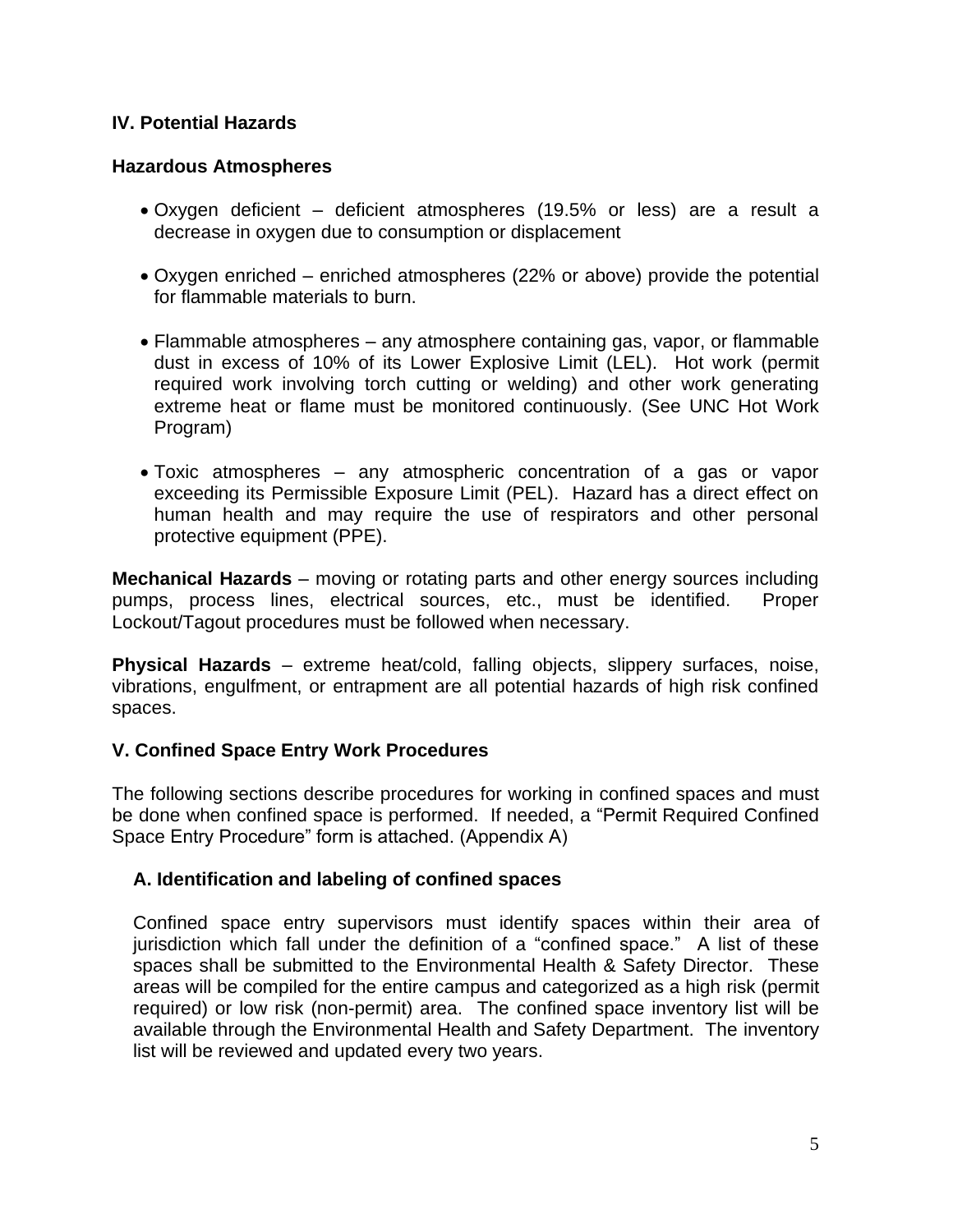Each high risk (permit required) area will be labeled with a hazard warning at the entrance to the confined space reading: **"WARNING - CONFINED SPACE HAZARD – ENTRY PERMIT REQUIRED"**. Barriers shall be constructed to avoid entry by non-authorized personnel. If new areas are identified, they will also be labeled and added to the list, and the list will be re-distributed as specified above.

#### **B. Planning for confined space entry work**

Entry into a confined space for maintenance or other work may require extensive pre-planning and monitoring for hazardous conditions. This is especially true for entry into high risk, permit required areas.

The following activities must be *planned* before entry into any confined spaces:

- Determine the type of work and space to be entered
- Assess potential risks and hazards using:
	- o Current atmospheric readings
	- $\circ$  Previous Permits to identify hazards and unanticipated risks or situations
	- oPersonal and collective knowledge about the space: location, substances, equipment, and processes within it

#### **Atmospheric monitoring**

To ensure that employees will not be placed at risk due to a hazardous atmosphere, monitoring before and during a confined space is mandatory.

- Analysis of the air inside a confined space must be accomplished *before* workers enter the space to determine whether a Permit is required for this entry, including the types of respiratory protection that may be needed.
- The trained attendant must perform testing with at least a 4 gas monitor ( $O_2$ , H<sub>2</sub>S, LEL, CO) *before an employee enters* a confined space.
- Entrant must also take a monitor into the confined space.
- Testing for other specific gases must be performed *if there is a potential* for their presence. Arrangements for additional special testing can be made with Environmental Health and Safety in advance.
- Once workers enter the confined space, monitoring of the atmosphere should be continued regularly through the use of portable monitors designed to sound an alarm in the presence of a hazardous atmosphere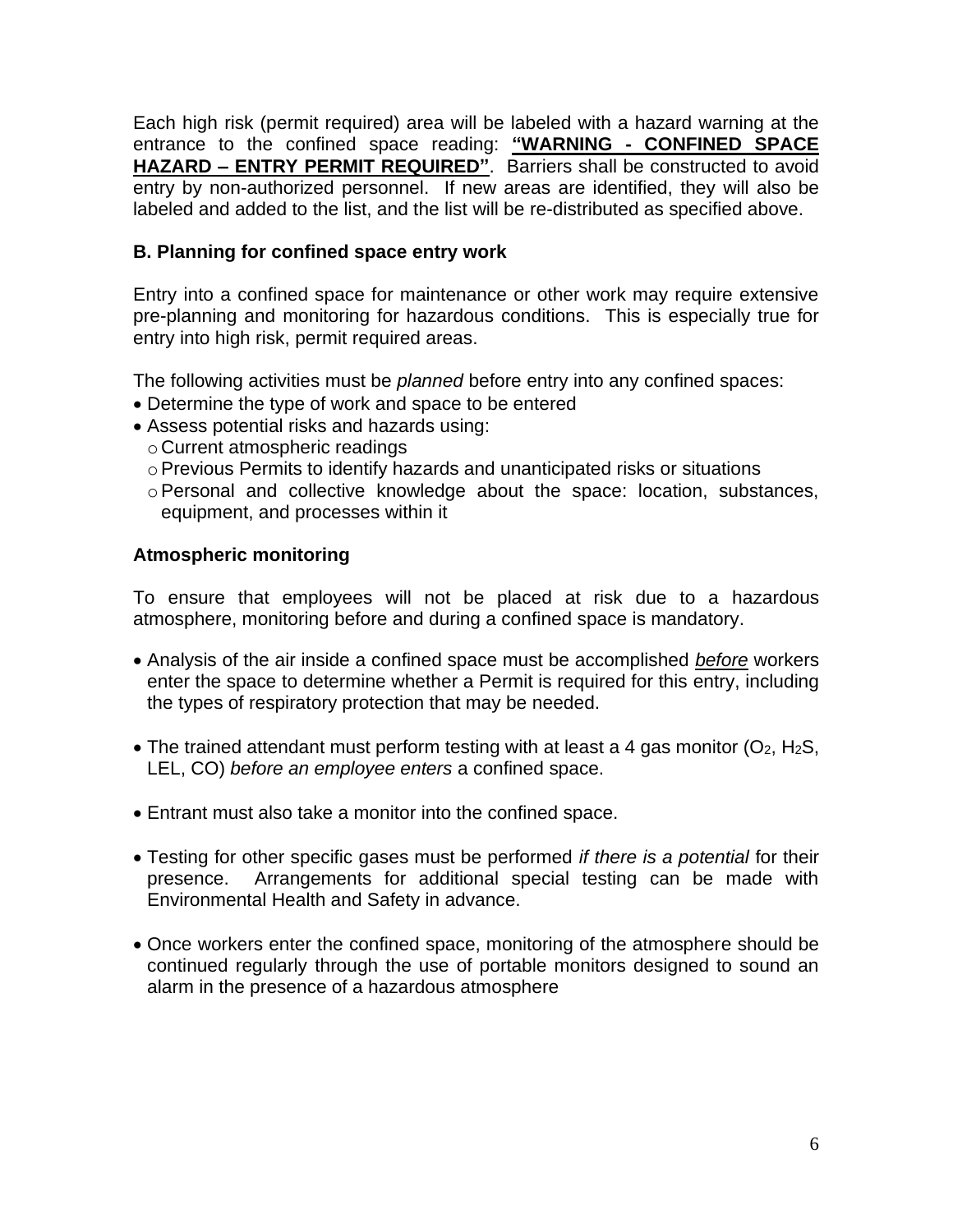#### **Ventilation**

Forced-air ventilation (purging) can help disperse hazardous gases, as well as correct oxygen deficient atmospheres. Generally, a large fan is used to force air through a large diameter hose that is placed and fastened within the confined space. Constant ventilation must be provided to avoid harmful gases from reaccumulating in the space. Ventilation is more effective when there is an exhaust as well as an entry vent. Constant air monitoring is required under these conditions.

#### **Lockout/Tagout**

Lockout/Tagout procedures must be performed, if necessary, for specific tasks presenting mechanical hazards. Further details can be found in the UNC Electrical Safety Guidelines.

#### **Isolation**

In order to protect/prevent public bystanders from hazards posed by confined spaces, proper isolation procedures may need to be in place before proceeding with work. Warning signs and physical barriers help prevent unauthorized entry and may also protect workers from external hazards.

#### **C. Confined Space Entry Permit**

The Confined Space Entry permit is the written procedures for preparing and entering a Permit Required Confined Space. This includes a checklist for safety precautions to be taken before entry is authorized and are to be completed **EVERY TIME** an entry is made.

An example of the UNC confined space entry permit is included (Appendix B). Copies of the permit should be routed through the standard organizational chains of authority within the department sponsoring the entry activity.

Preplanning for unanticipated emergency entries is essential. The Permit for any reasonably probable emergency entry should be *prepared in advance* and quickly reassessed just prior to the actual entry so that employees are afforded the necessary safety whenever they must enter a permit required confined space.

#### **D. Responsibilities**

#### **Supervisor**

Every supervisor whose employees are required to enter a confined space is a Confined Space Entry Supervisor and is responsible for the following: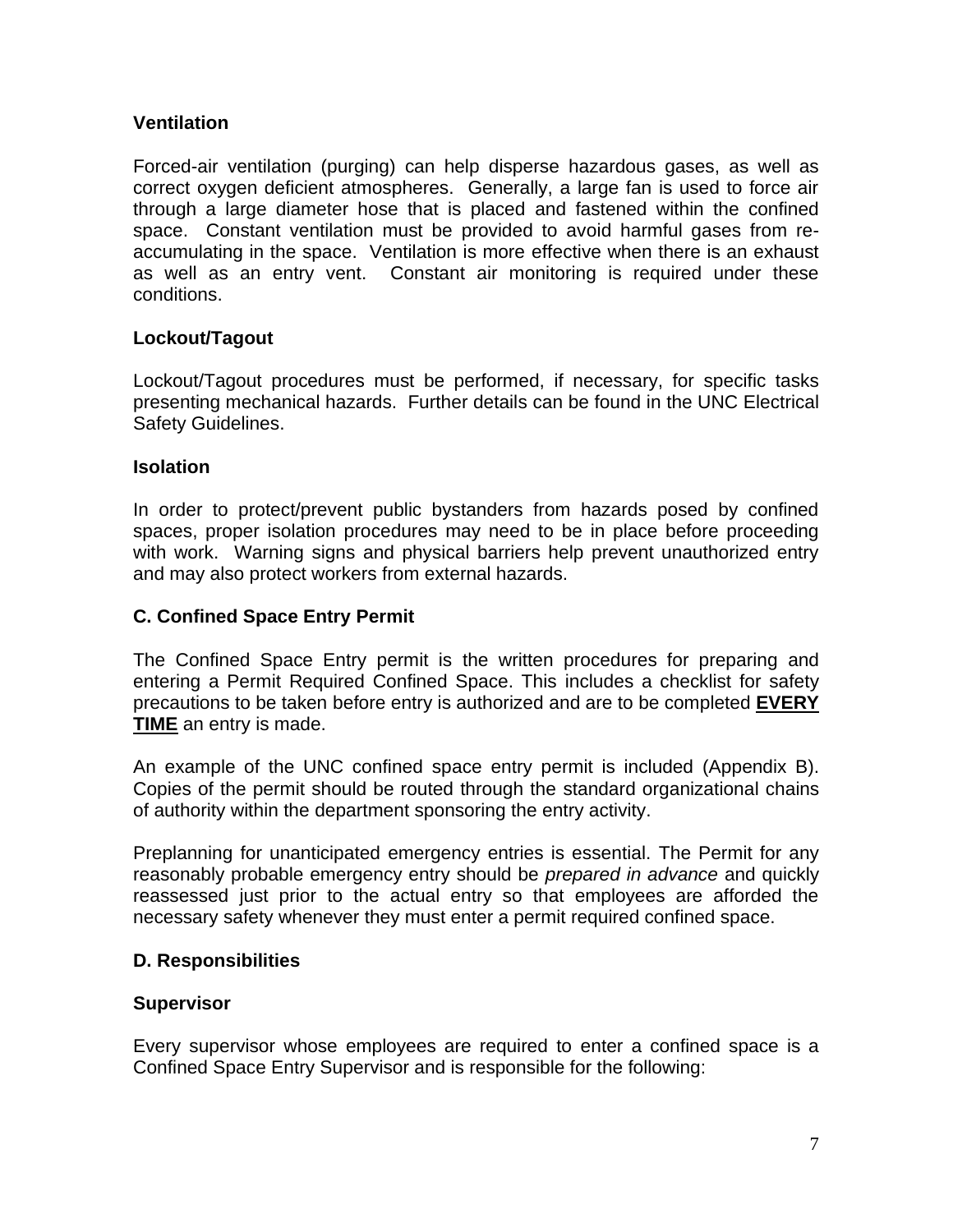- Identification and labeling of confined spaces in their jurisdiction
- Planning, scheduling of confined space entry work (when required), and issuing permit(s)
- Designate workers and assign specific tasks and roles. One or more persons may enter a confined space to do the necessary work.
- Ensure that all equipment is available and working properly
- Ensure that all employees receive proper training on procedures and equipment
- Ensure proper entry procedures are followed
- Remain in contact with the attendant and give required direction throughout the entry, and terminate the entry and permit in case of emergency or when complete
- Provide decision making should unanticipated circumstances arise during the entry
- Schedule a specific time and date for the entry operations and ensure beforehand that all participants are notified, and all equipment is available and prepared
- Prepare an escape plan and decide on standby rescue procedures. Greeley Fire Department (GFD) is UNC's rescue resource on campus. UNC personnel **DO NOT** attempt rescue functions
- Analyze and distribute the completed Permit to EHS

#### **Attendant**

At least one person, the Attendant, must stay immediately outside the space throughout the entire entry.

The role of the Attendant is to:

- Notify UNCPD Dispatch that the Permit Required Confined Space Entry is commencing, the nature of work, number of entrants, location, and expected duration of the entry
- Maintain and record the visual, oral, and/or radio contact with the space entrant(s) and atmospheric or related tests.
- Remain in contact with the supervisor, and convey any unanticipated circumstances so a decision can be made to continue or terminate the entry.
- Evacuate the entrants should any circumstance warrant terminating the entry or until further direction can be obtained from the supervisor.
- Contact UNC Dispatch via radio or by dialing 351-2245 or 911 in an emergency to summon rescue if the space entrant(s) encounter difficulty or when entry is terminated
- Relay information to rescue authorities (GFD)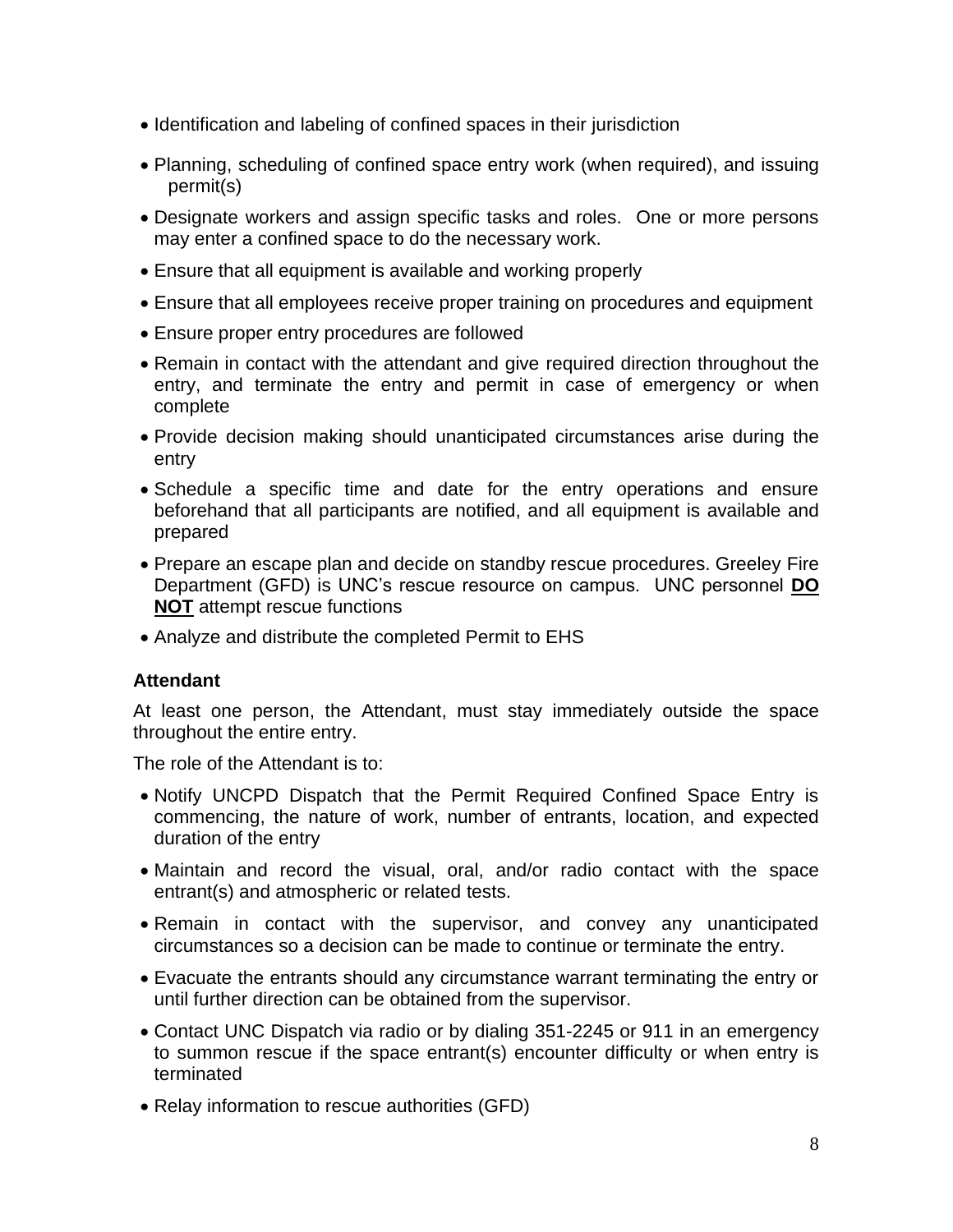#### **Entrant**

Entrants are responsible for and shall receive training in the following:

- Knowledge of hazards that may exist during entry, including signs, symptoms, and consequences of exposure
- Proper use of equipment including atmospheric monitoring equipment, ventilation equipment, communication equipment, Personal Protective Equipment, barriers, and rescue equipment
- Maintain communication with the attendant in order to enable the attendant to monitor entrant status and to alert entrants when evacuation is necessary
- Alert the attendant when a hazardous condition is detected
- Exit the confined space as quickly as possible when an evacuation is necessary or a dangerous condition is detected

#### *No UNC employee or contractor shall enter a Permit Required Confined Space unless the activity has been discussed, planned beforehand and a permit is signed and activated.*

#### **VI. Safety Equipment and Personal Protective Equipment**

In order to properly and safely perform work in confined spaces, specific safety and personal protective equipment may be required. The department which needs to enter the confined space is responsible for procuring and maintaining safety equipment. Equipment which **may** be required includes but is not limited to:

- Personal protective equipment including safety boots, gloves, hard hats, safety glasses and hearing protection
- Radios, cell phones, or an electronic signaling system for communication (Not to be used in explosive atmospheres as indicated by LEL 10% or greater). A radio is to be used at the site by the attendant to access UNCPD for immediate emergency communication
- Atmosphere testing and monitoring equipment for toxic gas, flammable gas detection and oxygen levels. This Equipment may not be used when multiple entrants enter unless an area has been pre-approved by the Confined Space Entry Supervisor
- Harnesses, winches, tripods, safety lines, scaffolds or other fall protection. This equipment may not be used when multiple entrants enter a confined space unless an area has been pre-approved by the Confined Space Entry Supervisor
- Portable ventilators / blowers for ventilating the space
- Respiratory protective equipment including dust masks, air purifying respirators, supplied air respirators, self-contained breathing apparatus or escape air units
- Lockout/Tag out equipment and supplies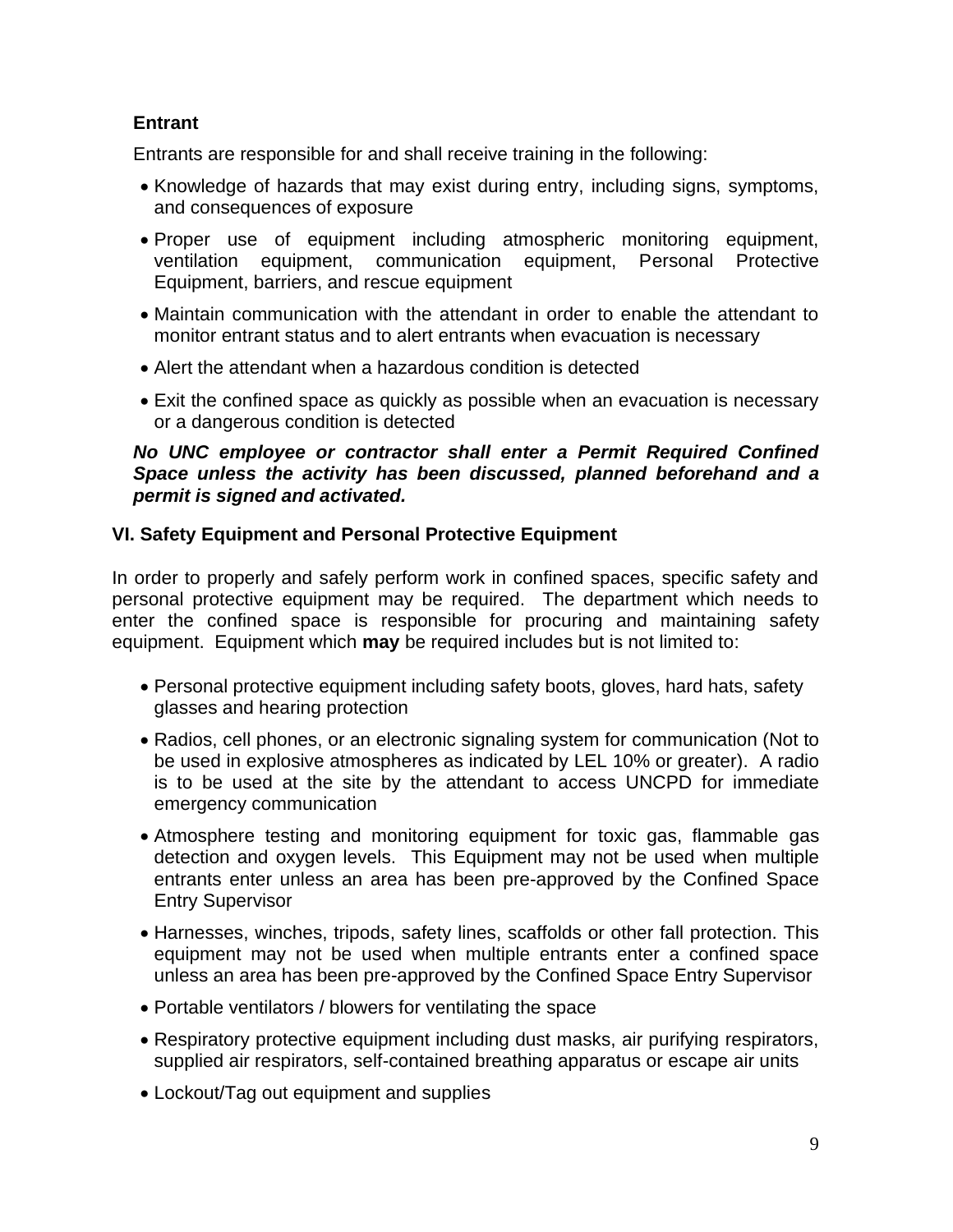#### **VII. Training and Recordkeeping**

All employees required to perform confined space entry work, including entry supervisors, shall receive confined space entry training at least every 2 years to be considered current. The Environmental Health and Safety Department and the confined space entry supervisors will coordinate and plan the training.

All forms and other documentation concerning Confined Space Entry will be kept on file with the Department of Environmental Health and Safety. This includes training records, preplanning forms, completed entry permits, and lists of known confined spaces on campus. All documentation will be kept on file for at least 3 years.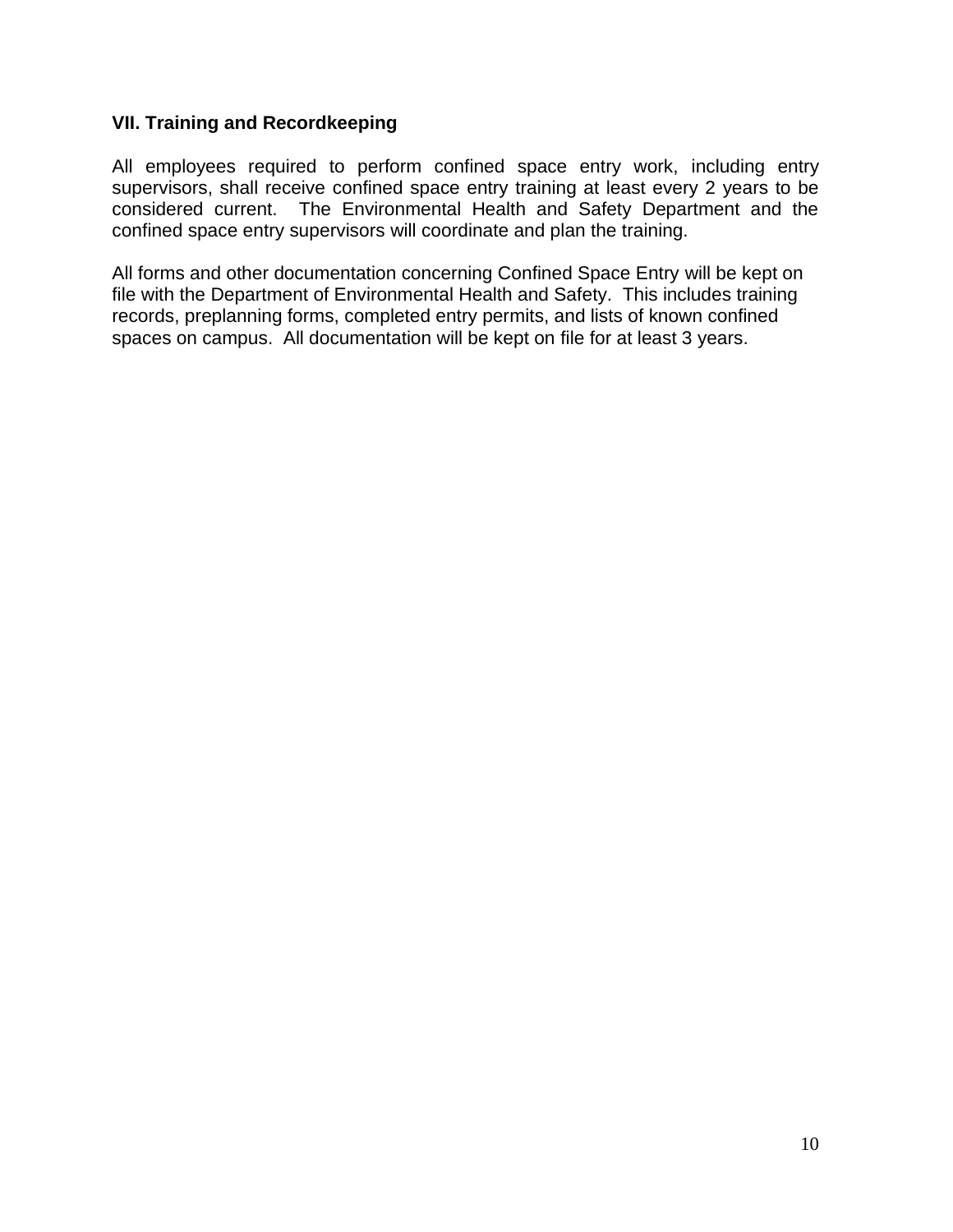# **Appendix A. Permit Required Confined Space Entry Preplanning**

| <b>Action</b>                                                                                                                                                                                                                                            | <b>Responsible Person</b> | Complete? |
|----------------------------------------------------------------------------------------------------------------------------------------------------------------------------------------------------------------------------------------------------------|---------------------------|-----------|
| Assess confined space for risks and hazards                                                                                                                                                                                                              | Supervisor                |           |
| Preplan entry                                                                                                                                                                                                                                            | Supervisor                |           |
| Prepare permit                                                                                                                                                                                                                                           | Supervisor                |           |
| Notify entrants and attendants                                                                                                                                                                                                                           | Supervisor                |           |
| Ensure availability of equipment                                                                                                                                                                                                                         | Supervisor                |           |
| Meet with entrants and attendant just prior to entry                                                                                                                                                                                                     | Supervisor                |           |
| Remain in contact with attendant throughout entry                                                                                                                                                                                                        | Supervisor                |           |
| Set up equipment at entry site                                                                                                                                                                                                                           | Entrants and<br>attendant |           |
| Obtain atmosphere monitor and police radio from<br>Dispatch                                                                                                                                                                                              | Attendant                 |           |
| Review permit with all entrants                                                                                                                                                                                                                          | Attendant /entrants       |           |
| Take pre-entry atmosphere reading                                                                                                                                                                                                                        | Attendant                 |           |
| Notify Dispatch before CSEntry is about to start. Advise<br>location, number of entrants, nature of work and approx.<br>duration                                                                                                                         | Attendant                 |           |
| Maintain contact with entrant(s) at specified intervals.<br>Log.                                                                                                                                                                                         | Attendant                 |           |
| Conduct space monitoring at specified intervals. Log.                                                                                                                                                                                                    | Attendant                 |           |
| lf<br>$\Box$ No communication from entrant(s),<br>Monitoring indicates abnormality,<br>⊔<br>Attendant must leave,<br>⊔<br>Supervisor advises,<br>⊔<br>Call out entrants immediately, and get direction from<br>supervisor to continue or terminate entry |                           |           |
| <b>Emergency</b><br>Contact UNCPD Dispatch in emergency to summon<br>rescue                                                                                                                                                                              | Attendant                 |           |
| <b>Emergency</b><br>UNCPD Dispatch calls Fire Dept and sends UNC Police<br>Officer to site                                                                                                                                                               | <b>UNC PD Dispatch</b>    |           |
| <b>Emergency</b><br>Convey necessary info to Fire Dept rescue                                                                                                                                                                                            | Attendant                 |           |
| Advise Dispatch when Entry Terminated                                                                                                                                                                                                                    | Attendant                 |           |
| Return police radio and atmosphere monitors to Dispatch<br>and sign in                                                                                                                                                                                   | Attendant                 |           |
| Recharge and calibrate monitors                                                                                                                                                                                                                          | <b>EHS Specialist</b>     |           |
| Sign off Permit and return to Supervisor                                                                                                                                                                                                                 | Attendant                 |           |
| Analyze entry, close permit and file                                                                                                                                                                                                                     | Supervisor                |           |
|                                                                                                                                                                                                                                                          |                           |           |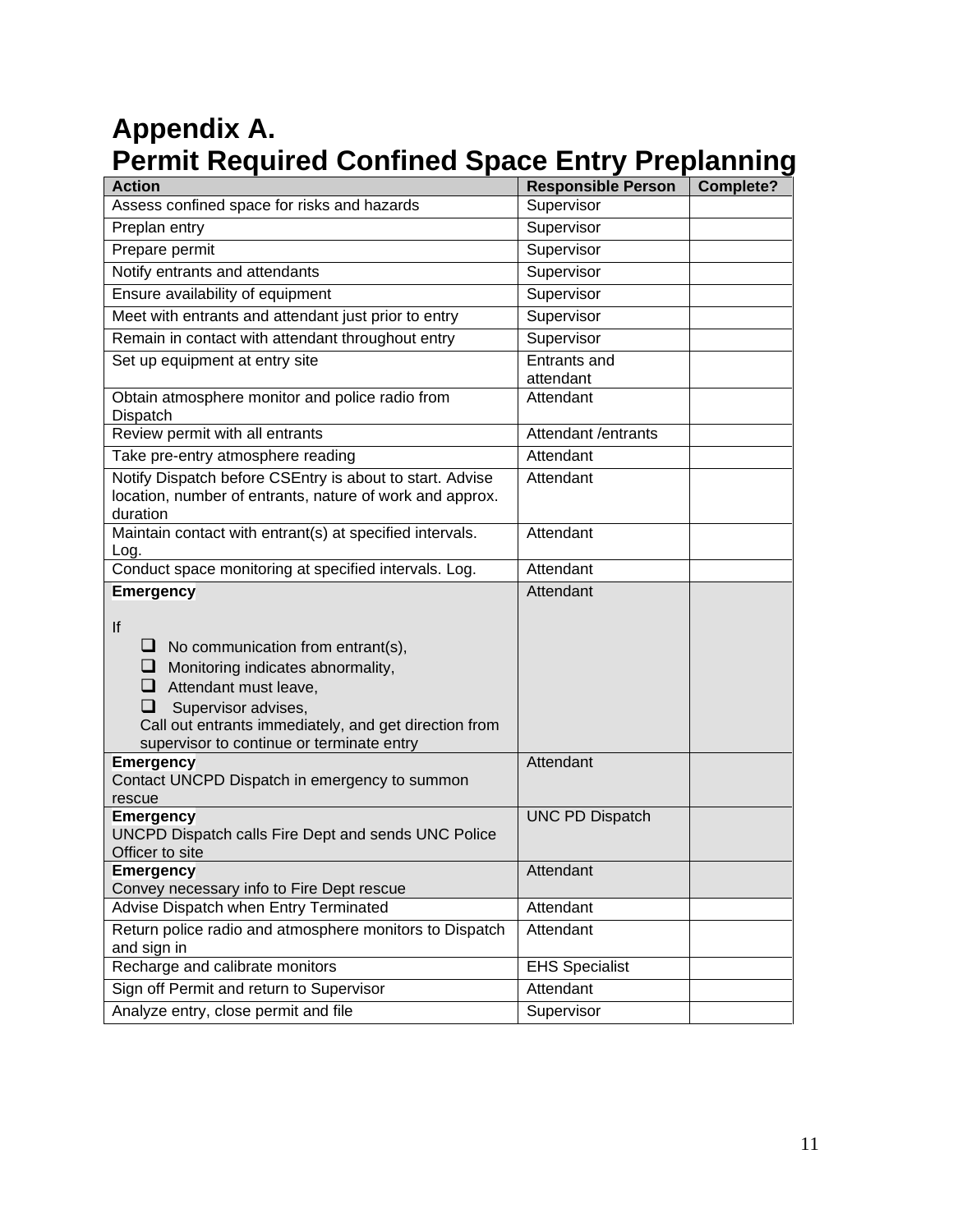# **Appendix B.**

| University of Northern Colorado<br><b>Facilities Management</b> |          | <b>Confined Space Entry Permit</b>                                |                                |        |                               |  |               |
|-----------------------------------------------------------------|----------|-------------------------------------------------------------------|--------------------------------|--------|-------------------------------|--|---------------|
|                                                                 |          | THIS PERMIT VALID FOR 8 HOURS ONLY COPY MUST BE AT JOB SITE UNTIL |                                |        |                               |  |               |
|                                                                 |          | <b>COMPLETED</b>                                                  |                                |        |                               |  |               |
| Location or I.D. #:                                             |          |                                                                   | Type space: $\Box$ Storm Drain | $\Box$ | Sanitary Sewer                |  | Utility vault |
|                                                                 |          | Other:                                                            |                                |        |                               |  |               |
| Air Monitor Brand Name:                                         | Model #: |                                                                   | Serial #:                      |        | <b>Last Calibration Date:</b> |  |               |

#### **Record Levels and Time of Test**

| <b>Test to be Taken</b>                                                                                                                                                                                                                                                                                                                                                         | Yes                             | No                       | TLV*           |                                                                                                                                 | Time | Time                            | Time | Time      | Time | Time |
|---------------------------------------------------------------------------------------------------------------------------------------------------------------------------------------------------------------------------------------------------------------------------------------------------------------------------------------------------------------------------------|---------------------------------|--------------------------|----------------|---------------------------------------------------------------------------------------------------------------------------------|------|---------------------------------|------|-----------|------|------|
| % Oxygen                                                                                                                                                                                                                                                                                                                                                                        |                                 |                          |                | <19.5% or >23.5%                                                                                                                |      |                                 |      |           |      |      |
| % LEL** Comb.                                                                                                                                                                                                                                                                                                                                                                   |                                 |                          | 10%            |                                                                                                                                 |      |                                 |      |           |      |      |
| Carbon Monoxide (Tox 1)                                                                                                                                                                                                                                                                                                                                                         |                                 |                          | 35 PPM         |                                                                                                                                 |      |                                 |      |           |      |      |
| Hydrogen Sulfide (Tox 2)                                                                                                                                                                                                                                                                                                                                                        |                                 |                          | <b>10 PPM</b>  |                                                                                                                                 |      |                                 |      |           |      |      |
| <b>VOC</b>                                                                                                                                                                                                                                                                                                                                                                      |                                 |                          |                |                                                                                                                                 |      |                                 |      |           |      |      |
| Name of Person(s) Testing Atmosphere:<br>* TLV - Threshold Limit Value - (8 hour time-weighted average concentration t which all workers may be continuously exposed without<br>adverse health effects)<br>** LEL - Lower Explosive Limit<br><b>Special Requirements</b>                                                                                                        |                                 | Yes                      | No             | <b>Personal Protective Equipment</b>                                                                                            |      |                                 |      |           |      |      |
|                                                                                                                                                                                                                                                                                                                                                                                 |                                 |                          |                |                                                                                                                                 |      |                                 |      |           | Yes  | No   |
| <b>Work Site Protection</b>                                                                                                                                                                                                                                                                                                                                                     |                                 |                          |                | <b>Protective Clothing</b>                                                                                                      |      |                                 |      |           |      |      |
| Ventilation                                                                                                                                                                                                                                                                                                                                                                     |                                 |                          |                | <b>Body Harness</b>                                                                                                             |      |                                 |      |           |      |      |
| Lock Out/Tag Out                                                                                                                                                                                                                                                                                                                                                                |                                 |                          |                | <b>Filter Respirator</b>                                                                                                        |      |                                 |      |           |      |      |
| Lines Broken, capped or blanked                                                                                                                                                                                                                                                                                                                                                 |                                 |                          |                | SCBA/Supplied Air Respirator                                                                                                    |      |                                 |      |           |      |      |
| Lighting                                                                                                                                                                                                                                                                                                                                                                        |                                 |                          |                | <b>Emergency Escape Respirator</b>                                                                                              |      |                                 |      |           |      |      |
| Fire Extinguishers                                                                                                                                                                                                                                                                                                                                                              |                                 |                          |                | Means of Entry/Exit                                                                                                             |      |                                 |      |           |      |      |
| Tripod/ Retrieval Equip./Lifelines                                                                                                                                                                                                                                                                                                                                              |                                 |                          |                | <b>Physical Hazards Precaution</b>                                                                                              |      |                                 |      |           |      |      |
| Communication System Functional:<br><b>Emergency Services Standby:</b><br>Hot work to be performed: 7 Yes 7 No<br>Actual Entry Time (First Person In):<br>Authorized Entrants:<br>$1.$ )<br>3.)<br>Attendants:<br>3.<br>I certify that I have inspected the work area for safety and reviewed all necessary precautions recorded on this permit.<br>Entry Supervisor: _________ |                                 | $\Box$ Yes<br>$\Box$ Yes | $\Box$ No<br>П | No Phone #911 or 351-2245 Radio Contact - UNCPD<br>If Yes, Hot work Reviewed: □ Yes □ No<br>Actual Exit Time (Last Person Out): |      | Rescue Plan Defined: $\Box$ Yes |      | $\Box$ No |      |      |
|                                                                                                                                                                                                                                                                                                                                                                                 | Print name<br>Signature<br>Date |                          |                |                                                                                                                                 |      |                                 | Time |           |      |      |
| This permit has been terminated:                                                                                                                                                                                                                                                                                                                                                |                                 |                          |                |                                                                                                                                 |      |                                 |      |           |      |      |
| Print Name<br>Signature<br>Date<br>Time<br><b>Reason for Termination:</b><br>Work was completed<br>П<br>$\Box$ Other ________<br>In case of an emergency or rescue call UNCPD immediately.<br>Contact by Radio, 911 or (970) 351-2245                                                                                                                                           |                                 |                          |                |                                                                                                                                 |      |                                 |      |           |      |      |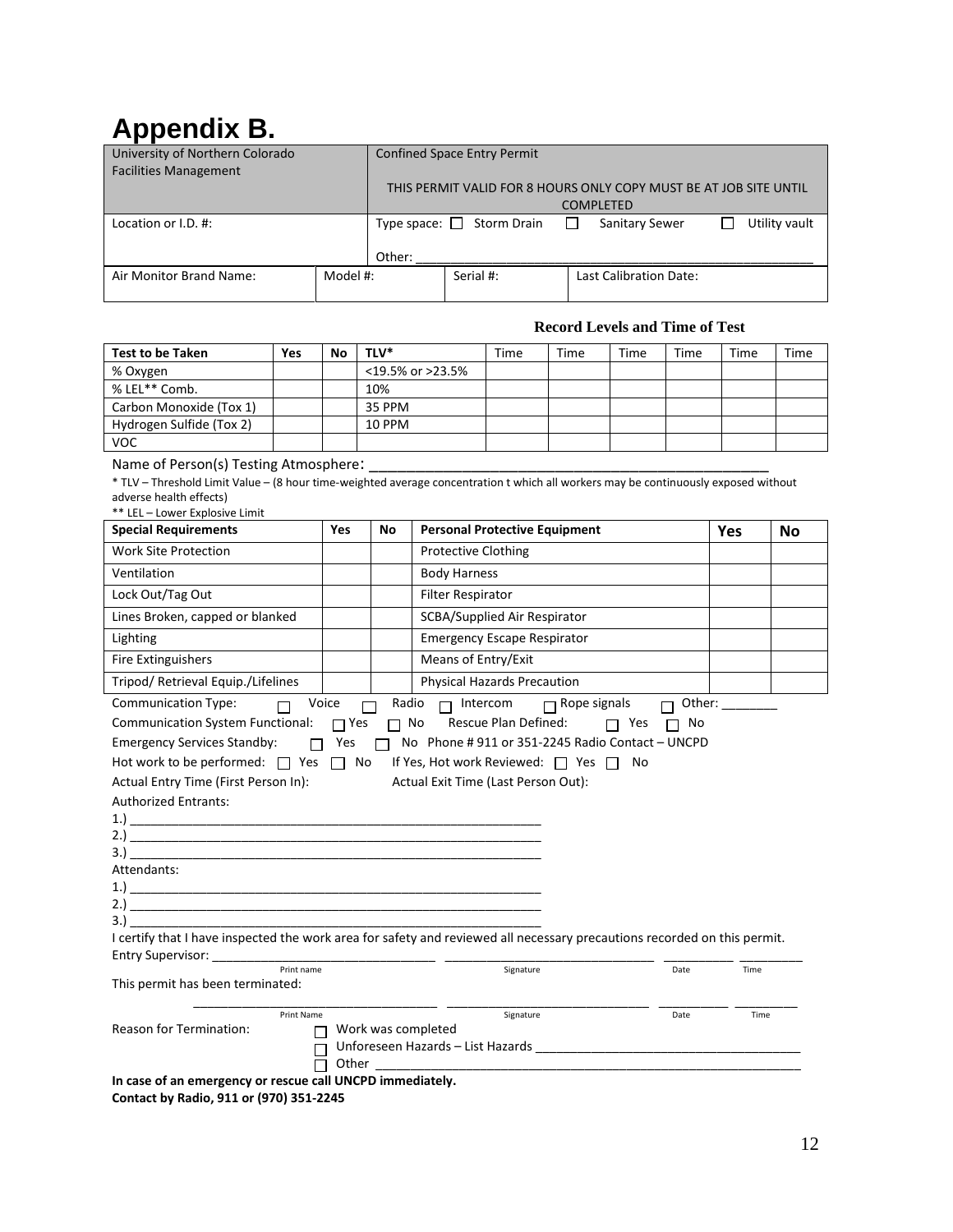# **Appendix C.**

## **University of Northern Colorado Confined Space Inventory**

All sewers, manholes are Permit Required. All Permit required spaces MUST be tested for oxygen, LEL, CO and H2S before planning entry AND before and during actual entry. Call EHS if you know of a confined space not on this list.

| <b>Confined Spaces</b> |                      | <b>Central Campus</b>            |                                      |                                                                                                  |             |  |
|------------------------|----------------------|----------------------------------|--------------------------------------|--------------------------------------------------------------------------------------------------|-------------|--|
| Space<br>ID#           | <b>Building</b>      | Room                             | Type of space                        | Comments                                                                                         | PERMIT?     |  |
|                        | Frasier              | <b>Basement</b><br>Mechroom      | <b>Steam</b><br>Production           |                                                                                                  |             |  |
|                        | Frasier              | tunnels                          | Under<br>building                    | For steam line-                                                                                  | X           |  |
|                        | Music<br>library     | none                             | none                                 |                                                                                                  |             |  |
|                        | Carter               | <b>Basement</b>                  | Utility tunnels<br>under<br>building |                                                                                                  | X           |  |
|                        | Kepner               | none                             | none                                 |                                                                                                  |             |  |
|                        | Crabbe               | Tunnel<br>Mechroom               | Steam prod.                          |                                                                                                  | X           |  |
|                        | Gray                 | <b>Basement</b>                  | Tunnels                              |                                                                                                  | $\mathbf X$ |  |
|                        | Gunter               | Tunnel<br>Mechroom               | Steam prod.                          |                                                                                                  | ✓           |  |
|                        | Gunter               | Utility<br>Tunnel<br>South side. | Tunnel to<br><b>Belford</b>          | Crawl Tunnel very<br>limited access and not<br>lit.<br>Connects at South side<br>utility tunnel. |             |  |
|                        | Gunter               | NW of<br><b>Building</b>         | Meter Pit                            | Domestic water meter<br>for Central Campus                                                       | ✓           |  |
|                        | Bond to<br>Dickerson | Mechrooms<br>both<br>buildings   | <b>Utility Tunnel</b>                | <b>Access from Manhole</b>                                                                       |             |  |
|                        | Tobey-<br>Kendal     | Tunnel<br>Mechroom               | Steam prod.                          |                                                                                                  | X           |  |
|                        | <b>Bond Hall</b>     | Main<br>Mechroom                 | Valve vault                          |                                                                                                  | X           |  |
|                        | Weibking             | Main<br>Mechroom                 | Domestic tank                        |                                                                                                  |             |  |
|                        | Wilson               | Main<br>Mechroom                 | <b>DomesticTank</b>                  |                                                                                                  |             |  |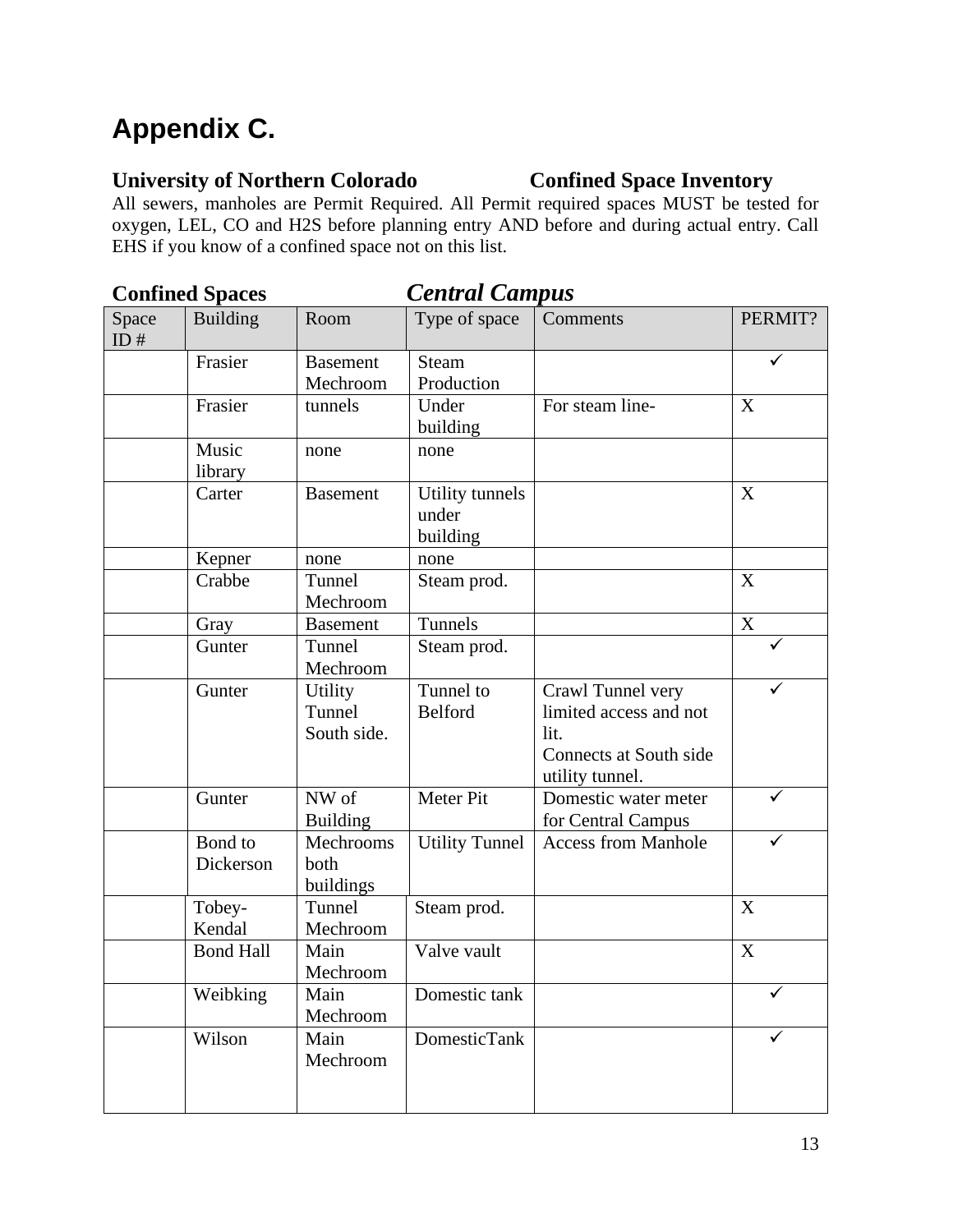| Space | <b>Building</b>    | Room         | Type of space       | Comments       | PERMIT? |
|-------|--------------------|--------------|---------------------|----------------|---------|
| ID#   |                    |              |                     |                |         |
|       | <b>Belford</b>     | <b>AHU</b>   | <b>DomesticTank</b> |                |         |
|       |                    | Mechroom     |                     |                |         |
|       | Gordon             | <b>AHU</b>   | <b>DomesticTank</b> |                |         |
|       |                    | Mechroom     |                     |                |         |
|       | Snyder             | <b>AHU</b>   | <b>DomesticTank</b> |                |         |
|       |                    | Mechroom     |                     |                |         |
|       | Decker             | <b>AHU</b>   | <b>DomesticTank</b> |                |         |
|       |                    | Mechroom     |                     |                |         |
|       | Hansen-            | Main         | <b>DomesticTank</b> |                |         |
|       | Willis             | Mechroom     |                     |                |         |
|       | <b>Faculty Apt</b> | Main         | <b>DomesticTank</b> |                |         |
|       |                    | Mechroom     |                     |                |         |
|       | Tobey-             | Main         | <b>DomesticTank</b> |                | ✓       |
|       | Kendal             | Mechroom     |                     |                |         |
|       | Tobey-             | Outside east | Domestic            | Manhole access |         |
|       | Kendal             | of building  | Water Meter         |                |         |
|       | Sabin              | <b>AHU</b>   | Domestic            |                | ✓       |
|       |                    | Mechroom     | Tank                |                |         |
|       | Jackson            | North        | Mechanical          | 3 vaults total | ✓       |
|       | Field              | parking lot  | vaults              |                |         |

## **Confined Spaces** *West Campus*

| Space  | <b>Building</b>    | Room         | Type of    | Comments                 | PERMIT? |
|--------|--------------------|--------------|------------|--------------------------|---------|
| ID $#$ |                    |              | space      |                          |         |
|        | <b>Bishop Lehr</b> | Equipment    | tank       | DHW tank confined        |         |
|        |                    | rm           |            |                          |         |
|        | Bishop Lehr        | tunnels      |            |                          | X       |
|        | University         | Entrance to  | Meter Pit  | UC domestic meter to     |         |
|        | Center             | North lot.   |            | <b>West Campus loop</b>  |         |
|        | $14th$ Ave         | East side of | Meter Pit  | Second domestic meter to |         |
|        | Entrance           | street       |            | <b>West Campus loop</b>  |         |
|        | <b>Ross Hall</b>   | New Wing     | Exhaust    |                          |         |
|        |                    | Penthouse    | plenum     |                          |         |
|        | Ross Hall          | 89 Wing      | Exhaust    | hazardous atmosphere     |         |
|        |                    | Penthouse    | plenum "89 |                          |         |
|        |                    |              | wing       |                          |         |
|        | Ross hall          |              | Volatile   | Hazardous atmosphere     |         |
|        |                    |              | Storage    |                          |         |
|        |                    |              | room       |                          |         |
|        | Lawrenson          | Main         | Tank       | <b>DHW</b>               |         |
|        |                    | Mechroom     |            |                          |         |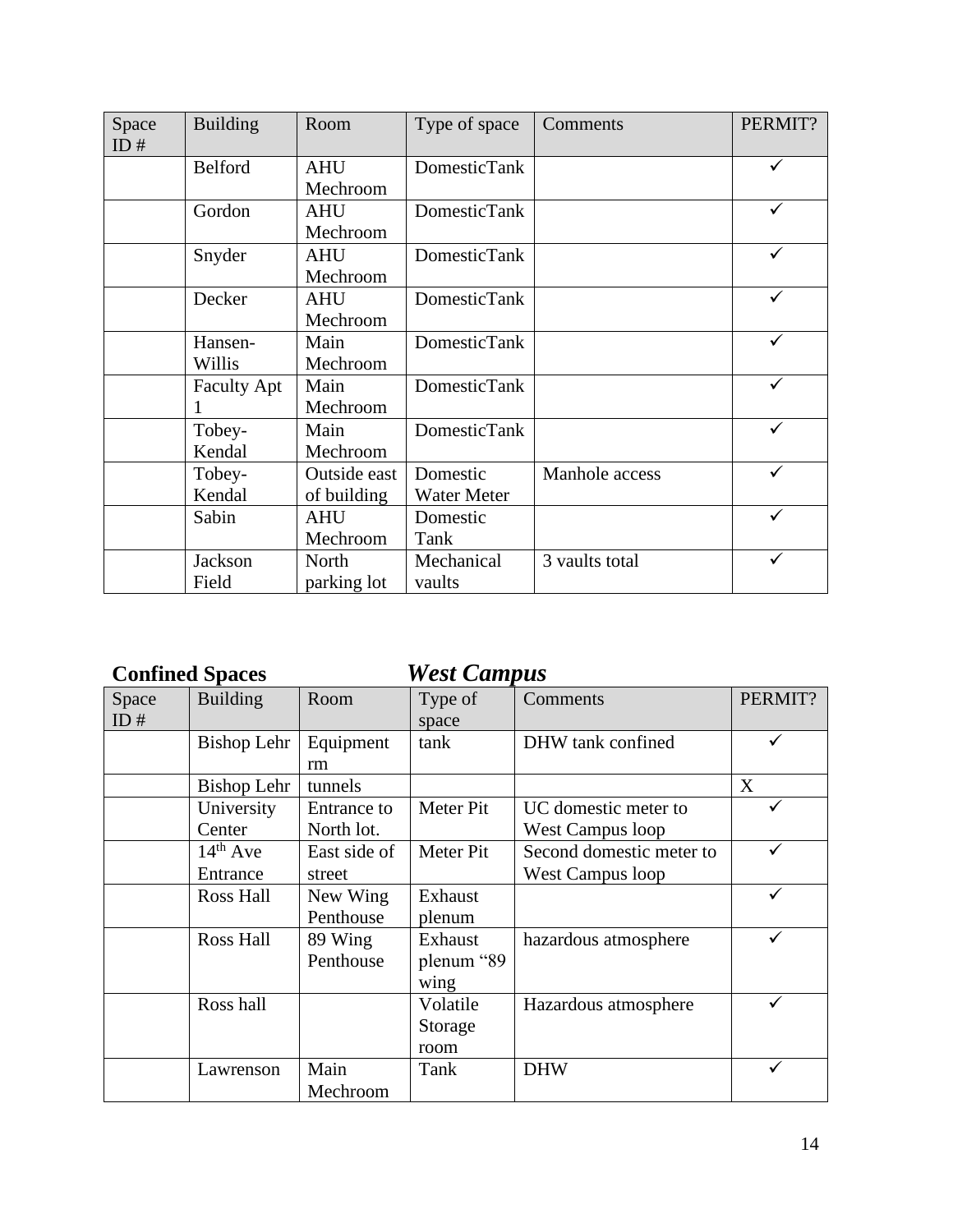| Space  | <b>Building</b> | Room       | Type of    | Comments               | PERMIT?      |
|--------|-----------------|------------|------------|------------------------|--------------|
| ID $#$ |                 |            | space      |                        |              |
|        | Lawrenson       | Main       | Tank       | <b>DHW</b>             | ✓            |
|        |                 | Mechroom   |            |                        |              |
|        | Lawrenson       | Main       | Tank       | Condenser tank chiller | $\checkmark$ |
|        |                 | Mechroom   |            |                        |              |
|        | Lawrenson       |            | manholes   | Domestic water meter   | ✓            |
|        | <b>CBII</b>     | Main       | Tank       | <b>DHW</b>             | ✓            |
|        |                 | Mechroom   |            |                        |              |
|        | <b>CBII</b>     | Main       | Tank       | Condenser tank         | ✓            |
|        |                 | Mechroom   |            |                        |              |
|        | <b>CBII</b>     | J0284      | Elevator   | Trap Door in Floor     | X            |
|        |                 |            | Pit Access |                        |              |
|        | McKee Hall      | Main       | Tank       | <b>DHW</b>             | ✓            |
|        |                 | Mechroom   |            |                        |              |
|        | McKee Hall      | Main       | Tank       | <b>Condenser Water</b> | ✓            |
|        |                 | Mechroom   |            |                        |              |
|        | Michener        | Main       | Tank       | <b>Condenser Water</b> |              |
|        |                 | Mechroom   |            |                        |              |
|        | Michener        | Main       | Tank       | <b>Condenser Water</b> | ✓            |
|        |                 | Mechroom   |            |                        |              |
|        |                 |            |            |                        |              |
|        |                 |            |            |                        |              |
|        | Michener        | North And  | Pipe chase |                        |              |
|        |                 | South walk | access     |                        |              |
|        |                 | tunnels    |            |                        |              |
|        | Turner          | Main       | Tank       | <b>DHW</b>             |              |
|        |                 | Mechroom   |            |                        |              |
|        | Turner          | Main       | Tank       | <b>DHW</b>             | ✓            |
|        |                 | Mechroom   |            |                        |              |
|        | Turner          | Main       | Tank       | Condenser              |              |
|        |                 | Mechroom   |            |                        |              |
|        | Turner          |            | Manhole    | Domestic water meter   | $\checkmark$ |
|        | Harrison        | Main       | Domestic   | <b>DHW</b>             | ✓            |
|        |                 | Mechroom   | Tank       |                        |              |
|        | Harrison        | Main       | Domestic   | <b>DHW</b>             | $\checkmark$ |
|        |                 | Mechroom   | Tank       |                        |              |
|        | Harrison        |            | Manhole    | Domestic water meter   | $\checkmark$ |